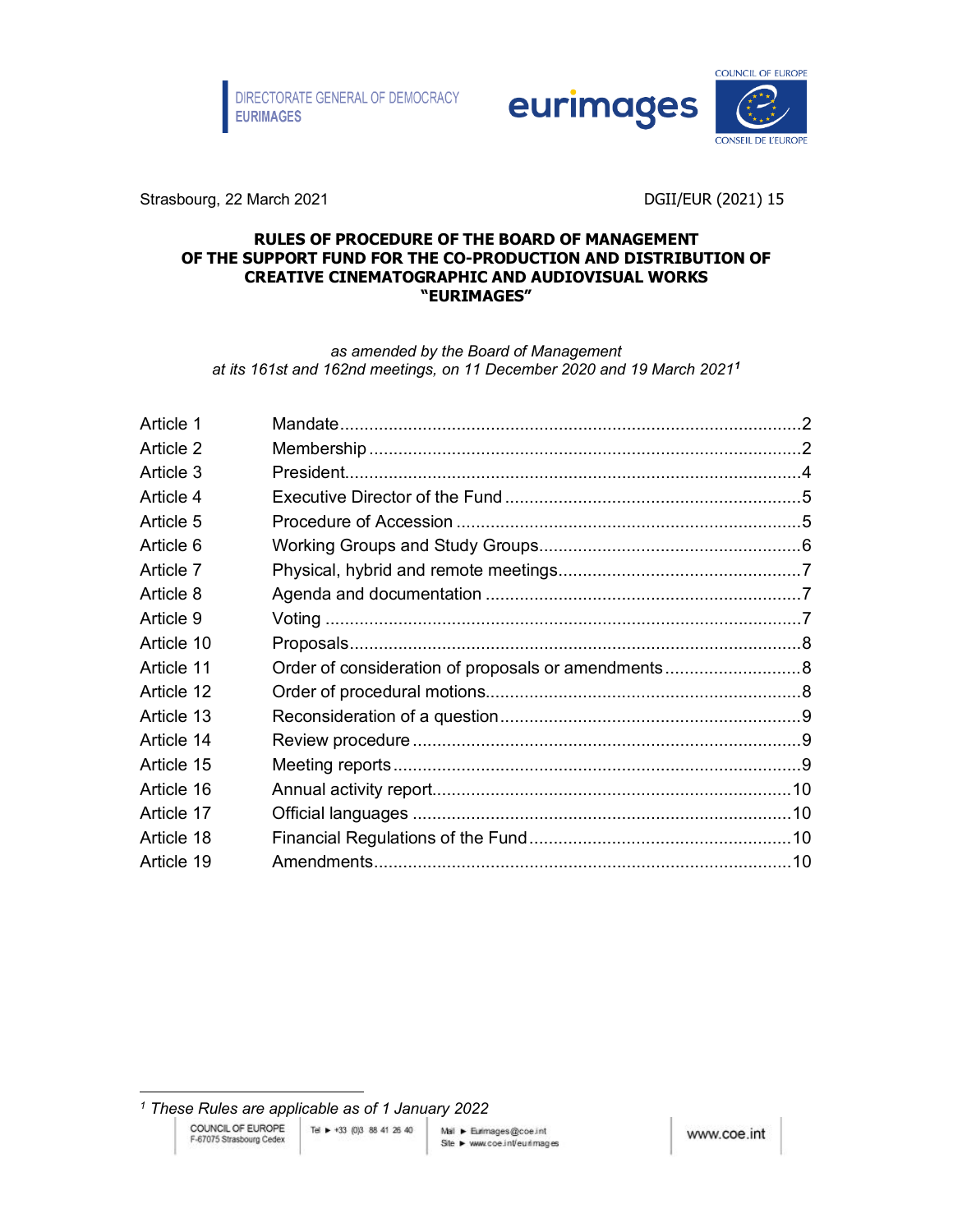# <span id="page-1-0"></span>**Article 1 Mandate**

The Board of Management (hereinafter called "the Board") shall manage the Support Fund<sup>[2](#page-1-2)</sup> for the co-production and distribution of cinematographic and audiovisual works "Eurimages" (hereinafter called "the Fund") by:

- a) adopting the budget of the Fund.
- b) defining the policy and strategy of the Fund.
- c) adopting the regulations of the support programmes of the Fund.
- d) adopting the rules of procedure of the Board and approving those of the Executive Committee[3](#page-1-3) (hereinafter called "the ExCo").
- e) reviewing the implementation and progress of the strategy of the Fund and the action plan of the ExCo.
- f) adopting the list of independent experts that the Fund shall call upon to assist in its decision-making process.
- g) ensuring the follow-up of the Council of Europe Convention on Cinematographic Coproduction (revised) (CETS No. 220).
- h) taking decisions as regards the member States' review procedure (as defined in Article 14).

The Board oversees the most effective use of the resources of the Fund, in doing so, it endeavours, as far as possible, to reduce the environmental impact of its activities.

## <span id="page-1-1"></span>**Article 2 Membership**

- 1. The members of the Board shall be national representatives of the governments of member States of the Fund<sup>[4](#page-1-4)</sup>.
- 2. The role of the national representatives is to:
	- a) represent the interests of their own country in the definition of the policy and strategy of the Fund;
	- b) contribute with their experience of public policy in the cinema and audiovisual field and provide high-level guidance to the activities of the Fund.
- 3. National representatives should:
	- a) be able to devote sufficient time to prepare thoroughly the meetings of the Fund;
	- b) be constantly in contact with the film and audiovisual professionals of their country;
	- c) possess a good knowledge of film and audiovisual business practices;
	- d) possess a good knowledge of English or French.

<span id="page-1-2"></span><sup>&</sup>lt;sup>2</sup> See Article 2.2 of Resolution Res(88)15 as amended by Resolution CM/Res(2020)8 on 9 September 2020.

<span id="page-1-3"></span><sup>&</sup>lt;sup>3</sup> As defined in Article 2.2 and 2.5 of Resolution Res(88)15 as amended by Resolution CM/Res(2020)8 on 9 September 2020.

<span id="page-1-4"></span> $4$  See Article 2.1 of Resolution Res(88)15 as amended by Resolution CM/Res(2020)8 on 9 September 2020.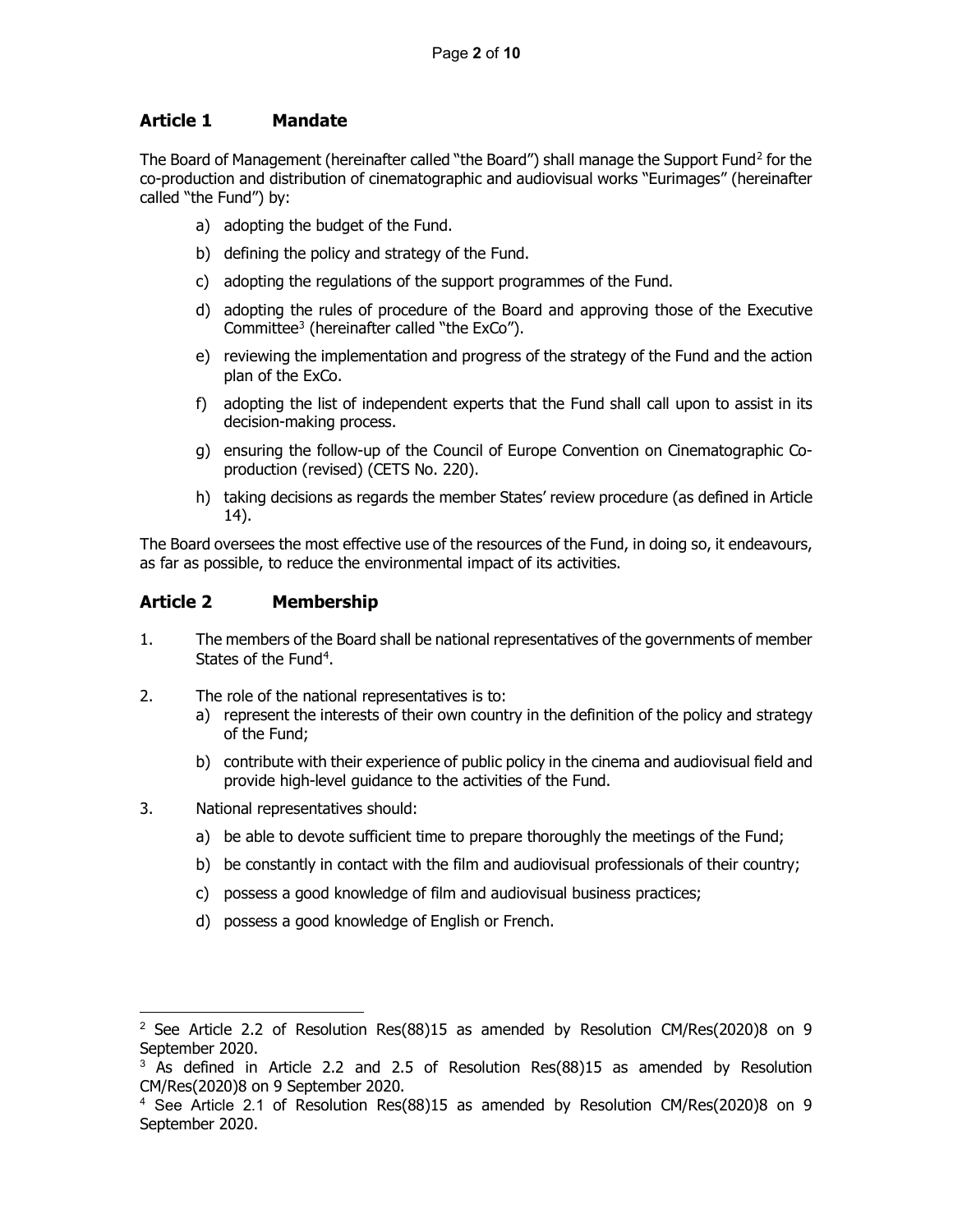4. Any appointment of a national representative must be communicated by means of an official letter from the competent national authorities. This letter should be addressed to the Executive Director of the Fund via the national Permanent Representation to the Council of Europe. Any national representative may be replaced by a person whose name, position and function have previously been notified to the Executive Director of the Fund by the competent authorities. The provisions laid down in Articles 2.6 and 2.7 shall also apply to anyone replacing a representative or substitute member. The names and professional contact details of the national representatives are published on the website of Eurimages and can also be published in other Eurimages publications.

The competent national authorities shall keep in mind the equal opportunities policy pursued by the Council of Europe which aims to achieve parity in the number of men and women in its various bodies.

- 5. Any national representative may be accompanied by advisers who, at the national representative's request and with the consent of the President of the Board, may speak at the meeting.
- 6. Any member of the Board (President, representatives or substitutes) shall be required to declare under the conditions defined hereafter any financial or personal interests which could distort his/her judgment during the award of financial support and hinder the impartial and objective performance of his/her duties.
	- a) With regard to Eurimages, the following shall be deemed to constitute financial or personal interests:
		- current paid employment in a private entity in the audiovisual sector,
		- previous employment or collaboration in a private entity in the audiovisual sector in the 12 months having preceded the appointment as representative or substitute<sup>5</sup>.
		- partner or shareholder status in a private company in the audiovisual sector,
		- family ties with a person having financial interests in a public or private entity in the audiovisual sector.

The national representatives of the Board shall be free to declare any other factors which might, in their own judgment, constitute a financial or personal interest going beyond the above definition (for example unpaid activity, non-family personal link, activity outside the audiovisual sector, etc.) which could hinder the impartial and objective performance of their duties.

b) Any national representative with a financial or personal interest in an item on the agenda shall neither participate in the examination nor vote on the item in question during the plenary meeting or working groups. The national representative in question shall inform, preferably via the online platform, the President or the Executive Director once the first meeting agenda is issued, and preferably no later than four weeks prior to the plenary meeting or the working group at which the item is likely to be examined. The President shall rule whether or not such a conflict of interest exists and immediately notify the national representative concerned of his/her decision. If the conflict of interest is confirmed, the national representative concerned shall be replaced for the examination and vote on the item concerned in accordance with paragraph 3 above, provided that the item in question is on the agenda when the examination of projects or the meeting in question begins.

<span id="page-2-0"></span><sup>&</sup>lt;sup>5</sup> If a person has been involved in the development and/or production of a project included on the agenda, the conflict of interest remains, even after the 12-month rule has expired.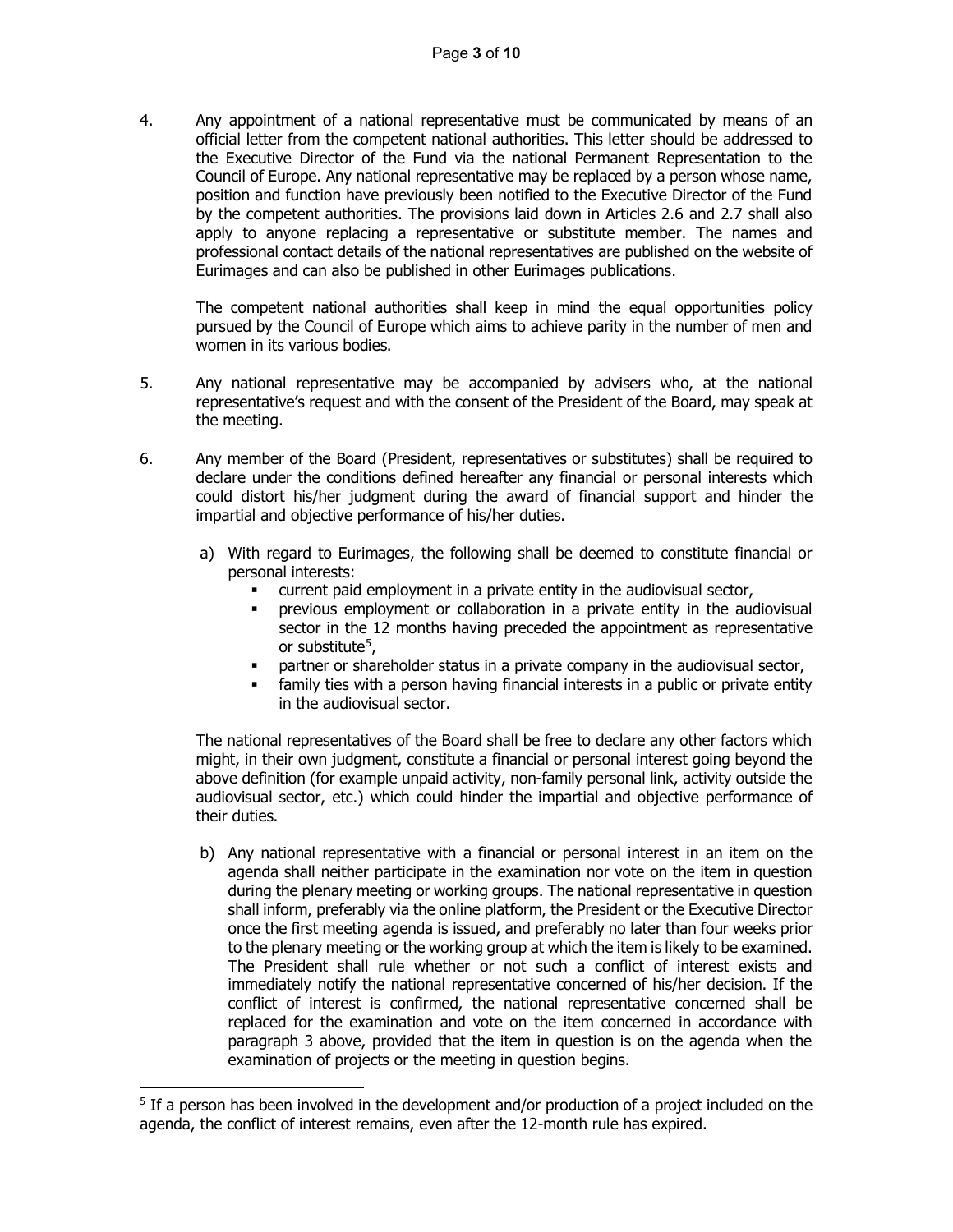- c) At the beginning of each meeting of the Board and the working groups deciding on the award of financial support, the President of the meeting will ask the participating national representatives whether or not there are any conflicts of interests which have not been declared beforehand in conformity with point b) above. If a conflict of interest is declared on this occasion by a member of the Board of Management, the other national representatives of the Board participating in the meeting in question shall decide by majority vote how this conflict of interests should be dealt with. The declarations made by the participants and any decisions taken by the Board of Management shall be mentioned in the minutes of the meeting.
- d) the President of the Board declares a financial or personal interest in a project or item on the agenda, the other members of the Bureau shall collectively rule whether or not such a conflict of interest exists and how this conflict of interests should be dealt with.
- 7. Further to the appointment and on an annual basis thereafter, each member of the Board of Management (representative and substitute) as well as the President, shall sign a declaration whereby she/he acknowledges that the proceedings of the Board, including all information exchanged during the plenary meetings and the meetings of working groups and of the ExCo, are subject to strict confidentiality and cannot be disclosed to third parties.

## <span id="page-3-0"></span>**Article 3 President**

1. The Board shall elect its President; only member States of the Fund may nominate candidates.

The President's term of office shall be four years renewable.

2. The President shall conduct proceedings and draw conclusions whenever he/she considers it necessary and may call to order any speaker who fails to keep to the subject under discussion or to abide by the Board's terms of reference.

The President shall represent the Fund in the context of general policy drawn up by the Board of Management in the sphere of cinematic and audiovisual works and shall report back to the Board of Management on these questions.

- 3. The President shall not vote in the Board meetings. If the President is absent or otherwise unable to take the Chair, one of the Vice-Presidents shall replace him/her. If both Vice-Presidents are absent, the President shall be replaced by a member of the ExCo appointed by the latter. If both Vice-Presidents and ExCo members are absent, the President shall be replaced by a member of the Board appointed by the Board. If a Vice-President, an ExCo member or a Board member chairs the meeting, he/she shall retain the right to vote on behalf of the member State he/she represents.
- 4. The election of the President shall require a two-thirds majority of the votes cast as defined in Article 9 paragraph 2 below, at the first ballot, and a simple majority at the second ballot, representing half the sum of the annual contributions of member States to the Fund for the current year.
- 5. Whenever possible, the President shall be appointed at the end of the meeting preceding expiry of the outgoing President's term of office. Otherwise, the President shall be appointed at the beginning of the meeting following expiry of the outgoing President's term of office, in which case the Executive Director of the Fund shall act as interim President.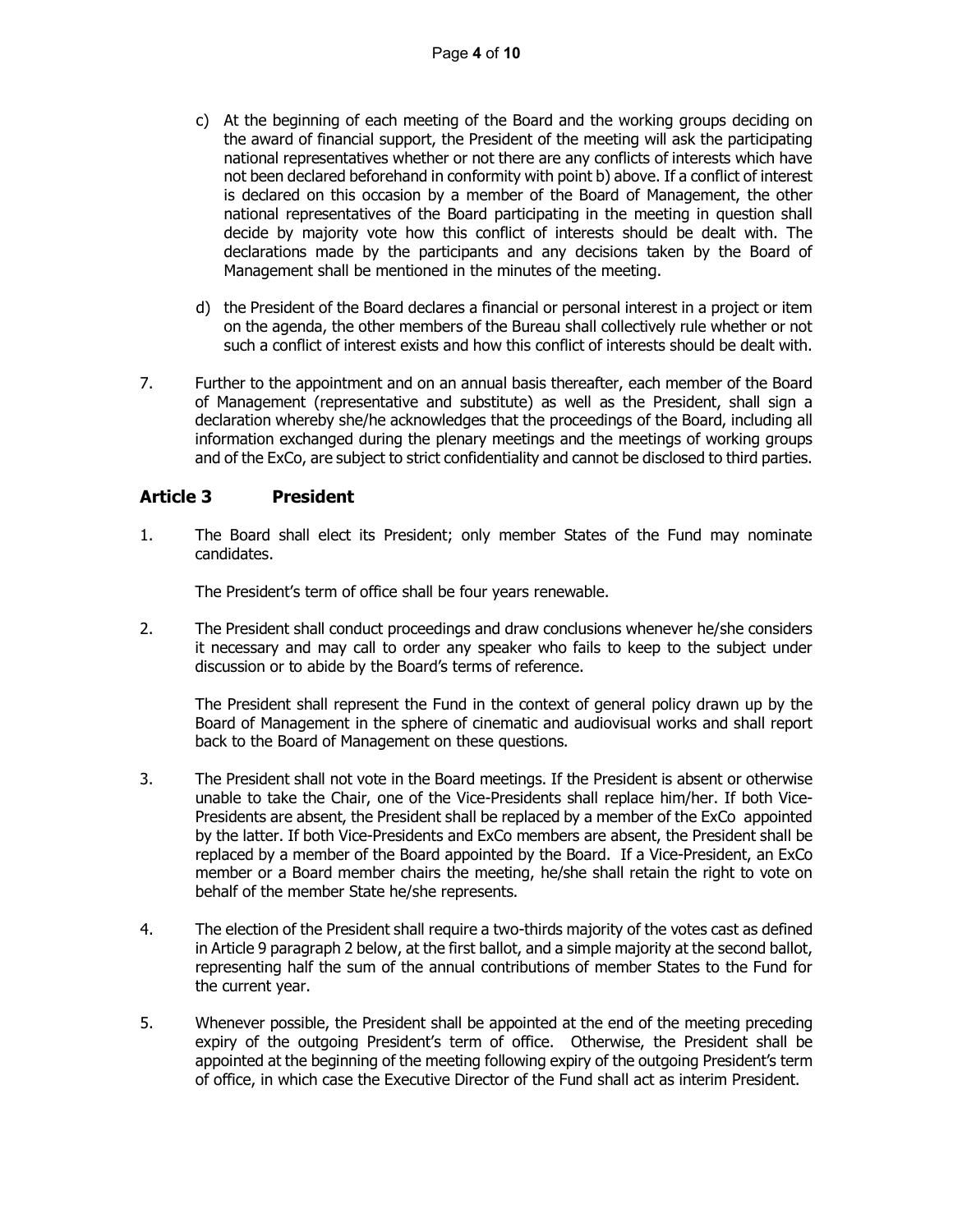- 6. The President's expenses (eg. official travels, representation expenses etc.) are covered by a sum annually decided by the Board and included in the budget of the Fund.
- 7. The two Vice-Presidents (of which one to be chosen from the major contributors) are appointed for a one-year non-renewable term by the Board amongst the members of the ExCo. They serve as Vice-Presidents for the Board and the ExCo. Whenever possible, gender balance will be ensured.

# <span id="page-4-0"></span>**Article 4 Executive Director of the Fund**

- 1. The Executive Director of the Fund shall be appointed for four years by the Secretary General of the Council of Europe, after consultation with the Board. The appointment shall be renewable.
- 2. Under the authority of the Secretary General, the Executive Director shall be responsible for proper operation of the Fund, carrying out the instructions and decisions of the Board and of the ExCo, reporting to the Board, the ExCo and the President.
- 3. The appointment of the Executive Director shall require a two-thirds majority of votes cast at the first ballot, as defined in Article 9 paragraph 2 of this Article and, at the second ballot, a simple majority representing half the annual contributions of member States to the Fund for the current year.

# <span id="page-4-1"></span>**Article 5 Procedure of Accession**

- 1. After having received a state's request for membership or associate membership from the Secretary General, in order to enable the Board to assess the situation of the film and audiovisual industry in the applicant country and for the latter to assess the obligations which membership entails, the following procedure ("preliminary dialogue") shall be applied before the Board informs the Secretary General and the State concerned of its opinion:
	- a) The President shall write to the applicant country to request a report describing the situation of the film industry in terms of the following legal, structural and material criteria. The Board shall decide whether the criteria are satisfied.
		- The applicant country should have legislation to protect copyright and intellectual property and regulate the audiovisual sector in the spirit of the Council of Europe Convention on Transfrontier Television (ETS No. 132, 171), the European Convention relating to questions on Copyright Law and Neighbouring Rights in the Framework of Transfrontier Broadcasting by Satellite (ETS No. 153) , the European Convention on Cinematographic Coproduction (ETS No. 147) and the Council of Europe Convention on Cinematographic Co-Production (revised) (CETS No. 220).
		- Internationally and in the framework of international trade negotiations, it should have protected itself in the cultural sphere against the mostfavoured nation clause (WTO).
		- It should have a national production support system and an authority with responsibility for film.
		- It should have technical infrastructure for audiovisual production, and a structured distribution and exhibition network.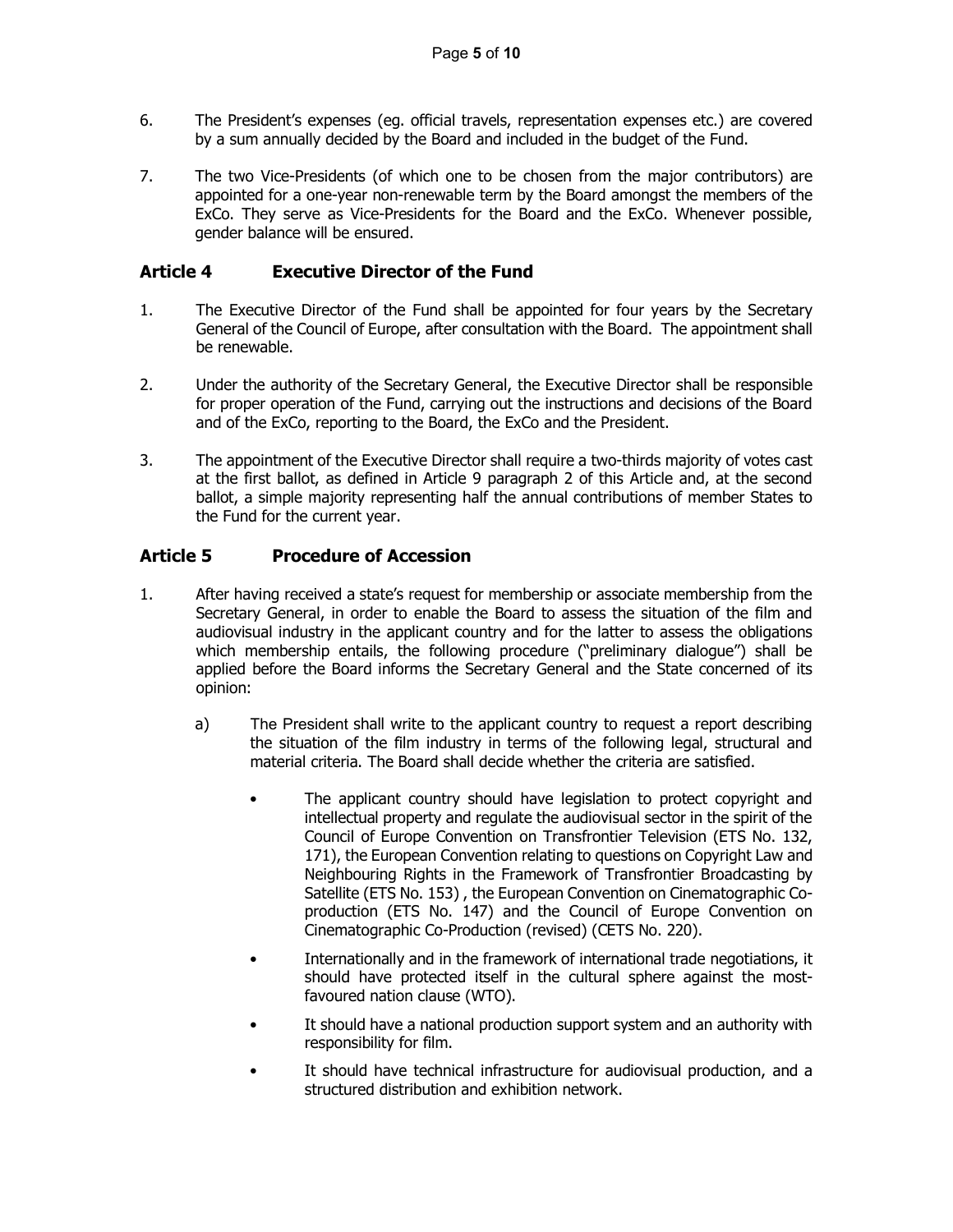- b) For practical reasons relating to the calculation of the member States' contributions, the applicant country must supply statistical data on cinematographic production (national productions, majority and minority coproductions) for the ten years preceding the year of its accession. Furthermore, it must be able to supply to the European Audiovisual Observatory the number of admissions in theatres by all the films released in the national territory. To that end, the applicant country should have an independent technical infrastructure for collecting cinematographic data.
- c) The Board shall examine the report and ask the applicant country to send a delegation to a meeting of the Board to present its report. The Board may request any clarification it finds necessary on that occasion.
- d) For any new member State, the percentage of its annual financial contribution in relation to the total amount contributed by the states to the Fund is determined according to the scale adopted by the Board and described under Article 9 of the Financial Regulations of the Fund.

### <span id="page-5-0"></span>**Article 6 Working Groups and Study Groups**

- 1. The Board avails itself of working groups composed of a limited number of participants (independent experts and/or national representatives) chosen in such a manner as to ensure geographical diversity and gender balance, to prepare its decision-making. The Board shall decide the terms of reference of the working groups. The working groups work on the basis of documents (such as project summaries and analyses) provided by the Secretariat of the Fund (hereinafter called "the Secretariat").
- 2. Proposals or recommendations made by the working groups are submitted to the ExCo which takes decisions for matters which are not exclusive competence of the Board (as defined in Article 1). Their proposals shall be in line with the Gender and non-discrimination mainstreaming policy of the Council of Europe.
- 3. On the date of approval of the present rules of procedure, the working groups set up by the Board are the following:
	- a) Co-production Working Group

The Co-production Working Group examines applications for co-production support. This working group shall be comprised of independent experts from the cultural field, such as film and audiovisual professionals. The composition and functioning of the co-production working group is approved by the Board and annexed to the rules of procedure of the ExCo.

b) Promotion Working Group

The Promotion Working Group proposes actions to promote the Fund, makes proposals to ensure that projects are conceived as co-productions at the development stage and to explore new forms of international co-operation in filmmaking. This working group shall comprise a maximum of one-third of the member States. The working group shall elect a Chair for a renewable term of two years. The working group may invite other members to participate in its meetings. It shall present action proposals to the Board. It does so by launching regular calls for proposals which are evaluated by independent experts and adopted by the ExCo.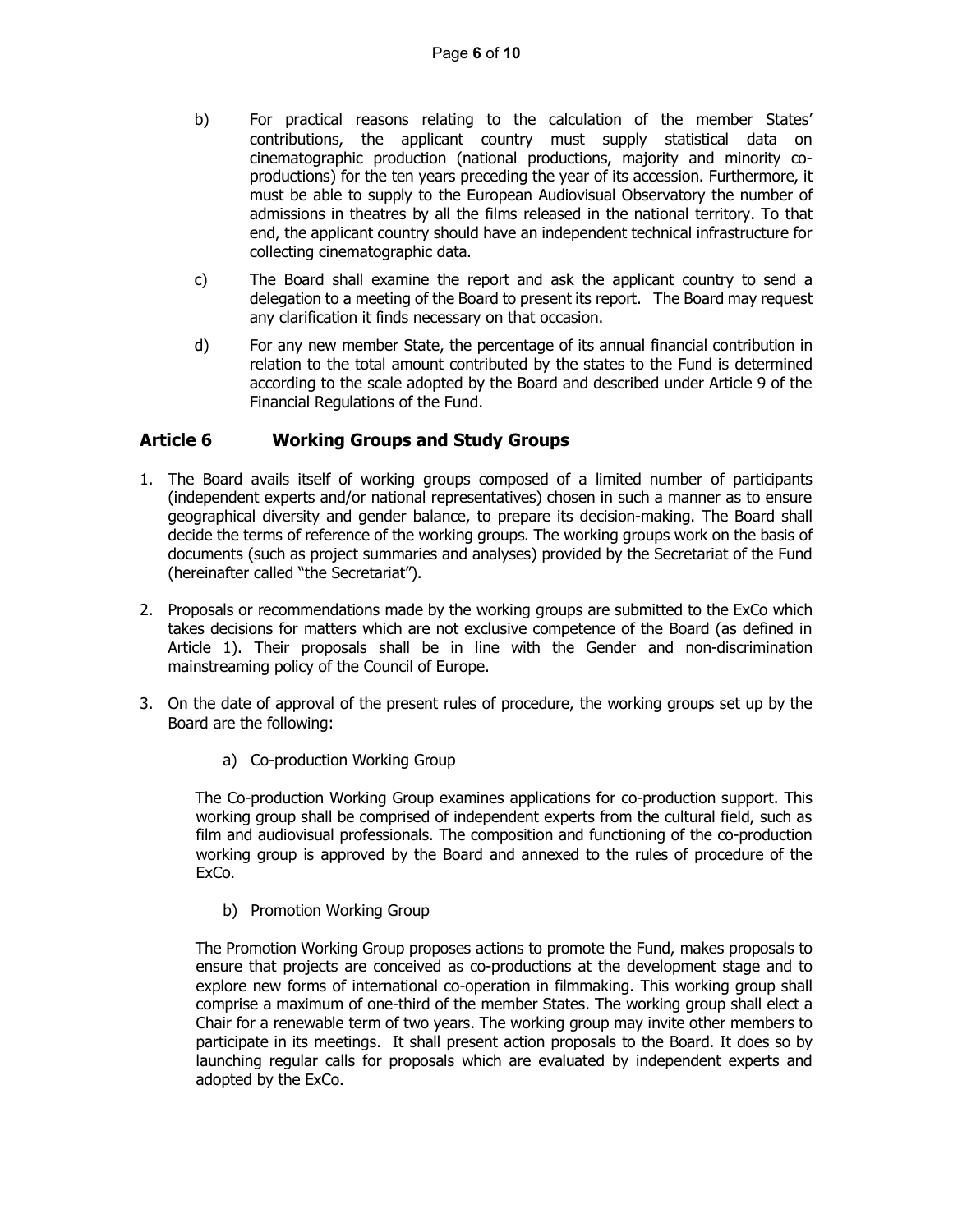c) Gender Equality and Diversity Working Group

The Gender Equality and Diversity Working Group contributes to the elaboration of a gender and diversity policy for the Fund. This working group shall comprise a maximum of one-third of the member States. The working group shall elect a Chair for a renewable term of two years. The working group may invite other members to participate in its meetings. It shall present proposals to the Board. It may also propose actions to promote gender equality and diversity by launching regular calls for proposals which are evaluated by independent experts and adopted by the ExCo.

4. The Board may set up one or more ad hoc study groups comprising a limited number of Board members to examine specific questions. The Board shall decide on the terms of reference of the study groups, which shall report to the Board on their work.

## <span id="page-6-0"></span>**Article 7 Physical, hybrid and remote meetings**

- 1. The Board shall hold at least one meeting a year either physical, hybrid or remote. The President may call other meetings whenever considered necessary or when at least one third of the member States so request. It shall set the dates of its meetings on the basis of proposals from the Secretariat.
- 2. Meetings shall be convened by the Executive Director of the Fund, after consultation with the President, at least one month before the start of the meeting.
- 3. Unless it decides otherwise, the Board's meetings shall not be public.
- 4. To ensure the smooth running of the Fund, the President, the ExCo or the Executive Director may call for an online written procedure of the Board of Management using relevant information technologies.

### <span id="page-6-1"></span>**Article 8 Agenda and documentation**

- 1. The Executive Director shall draw up the draft agenda for the Board's meeting after consulting the President. The agenda shall be adopted by the Board at the beginning of its meeting.
- 2. Documents requiring a decision shall be published online on the Board of Management platform in the official languages at least three weeks before the start of the meeting at which the decision is to be taken. However, if no member objects, the Board may exceptionally consider a document submitted later, and only in one of the official languages. Information technology shall be used wherever possible.

### <span id="page-6-2"></span>**Article 9 Voting**

- 1. Each member of the Board shall have one vote. Where a national representative is accompanied by advisers, only the national representative may take part in the vote.
- 2. The Board decisions shall be taken by a two-thirds majority of the votes cast, each of the Fund's member States having one vote. Decisions thus taken shall be valid provided the above-mentioned majority represents half the Fund's capital, calculated on the basis of the contribution of each of the Fund's member States for the current year.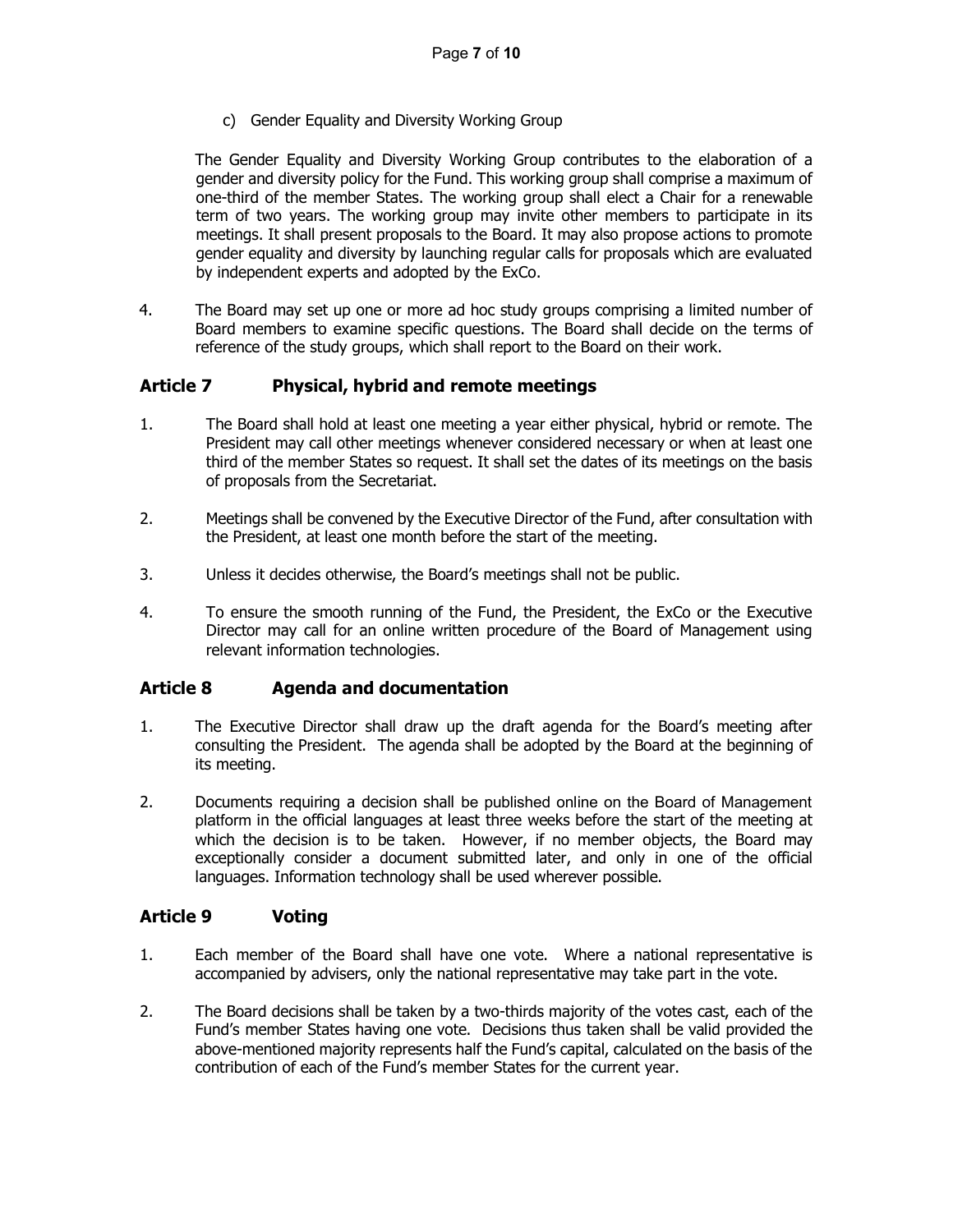- 3. In the event that a member State fails to pay its annual contribution, the ExCo or a member of the Board may propose to the Board that the voting rights of the member in question be suspended.
- 4. Procedural matters shall be settled by a majority of the votes cast. Where the question arises as to whether or not a matter is procedural, it may not be so regarded unless the Board so decides by a majority of two-thirds of the votes cast, as defined in paragraph 2 above.
- 5. For the purposes of these Rules, "votes cast" shall mean the votes of members cast for or against. Members abstaining shall be deemed not to have cast a vote.
- 6. Written procedures shall be voted upon using the same voting procedure set out in Article 9.
- 7. Voting by proxy shall not be permitted.

### <span id="page-7-0"></span>**Article 10 Proposals**

Any proposal shall be submitted in writing if a member so requests. In that case it shall not be discussed until it has been circulated.

### <span id="page-7-1"></span>**Article 11 Order of consideration of proposals or amendments**

- 1. Where several proposals relate to the same subject, they shall be put to the vote in the order in which they were submitted. In cases of doubt as to precedence, the President shall decide.
- 2. Where a proposal is the subject of an amendment, the amendment shall be put to the vote first. Where two or more amendments to a proposal have been submitted, the Board shall vote first on whichever departs furthest in substance from the original proposal. It shall then vote on whichever departs next furthest from the original proposal, and so on until all the amendments have been put to the vote. However, where the adoption of an amendment necessarily entails the rejection of another, the latter shall not be put to the vote. The final vote shall then be taken on the proposal as amended or not amended. Where the order of precedence is in doubt, the President shall decide.
- 3. Parts of a proposal or of an amendment may be put to the vote separately.
- 4. In the case of proposals with financial implications, the most expensive shall be put to the vote first.

### <span id="page-7-2"></span>**Article 12 Order of procedural motions**

Procedural motions shall take precedence over all other proposals or motions except points of order. They shall be put to the vote in the following order:

- a. suspension of sitting;
- b. adjournment of discussion on the item in hand;
- c. postponement of a decision on the substance of a proposal until a specified date.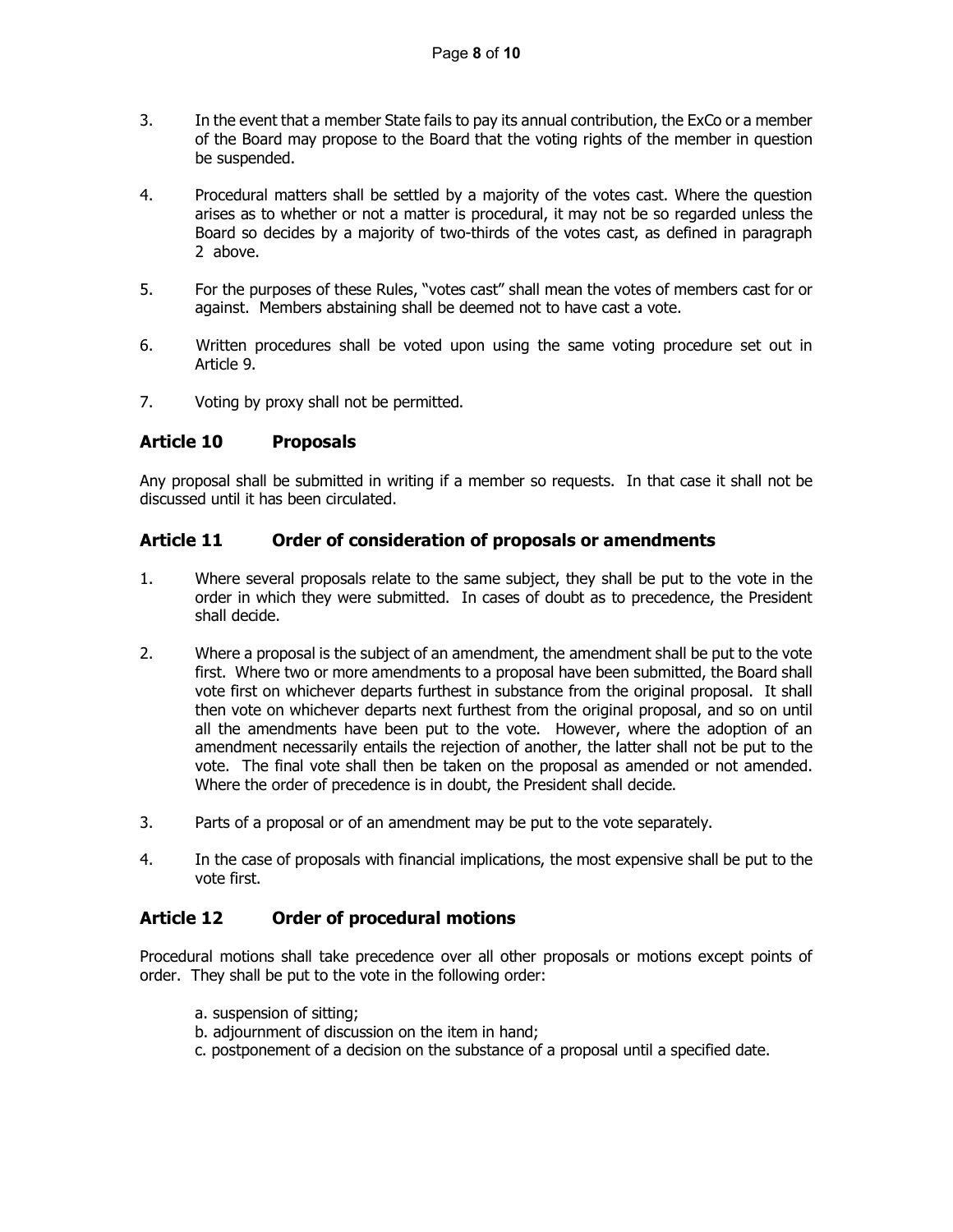# <span id="page-8-0"></span>**Article 13 Reconsideration of a question**

When a decision has been taken, it shall be reconsidered only if a member of the Board so requests and if that request receives a two-thirds majority of the votes cast, as defined in Article 9, paragraph 2 above.

### <span id="page-8-1"></span>**Article 14 Review procedure**

1. A member State that has substantiated concerns that a project selected for co-production support does not comply with the principles and values of the Council of Europe may request a review procedure of the decision of the ExCo.

For this purpose, the script and the producer's and director's notes of intention for eligible co-production projects are made available to the member States of the Fund at the time of eligibility.

- 2. The review procedure includes the following steps:
	- a) Upon communication to the Board of the decisions of support by the ExCo, members shall, within two working days<sup>6</sup>, notify in writing the President of the Board, the Executive Director and the ExCo of their request for a review.
	- b) Reasons for the request for review must be addressed to the President of the Board, the Executive Director and the ExCo within three working days from the notification of the request. Failing this, the request for review shall not be considered by the Board.
	- c) After the expiry of the deadline set out in a) above, applicants whose projects are not subject to a review procedure are informed of the decisions of support which are considered to be final.
	- d) Within three working days from receipt of the reasoned request, the ExCo shall provide written comments on the project under review based on the report of the Observer to the Co-production Working Group.
	- e) The Secretariat communicates to the Board the reasoned request for review and the ExCo's comments. The decision on the outcome of the review procedure is taken by the Board using an online consultation in compliance with Article 7 paragraph 4 and opened for a maximum of three working days. The majority required to overturn the decision of the ExCo is the one set out in Article 9 paragraph 2.
	- f) The decision of the Board is communicated to the member State that initiated the procedure and the national representatives of the Fund.
	- g) The applicant of the project under review is informed of the support decision.

# <span id="page-8-2"></span>**Article 15 Meeting reports**

- 1. The Board's proceedings shall be the subject of a provisional report drawn up by the Executive Director of the Fund which shall be submitted to the Board at the start of the following meeting for adoption.
- 2. The list of independent experts having taken part in the decision-making process will be published on the Eurimages website at the end of each year.

<span id="page-8-3"></span><sup>&</sup>lt;sup>6</sup> Working days are those of the Secretariat of Eurimages.